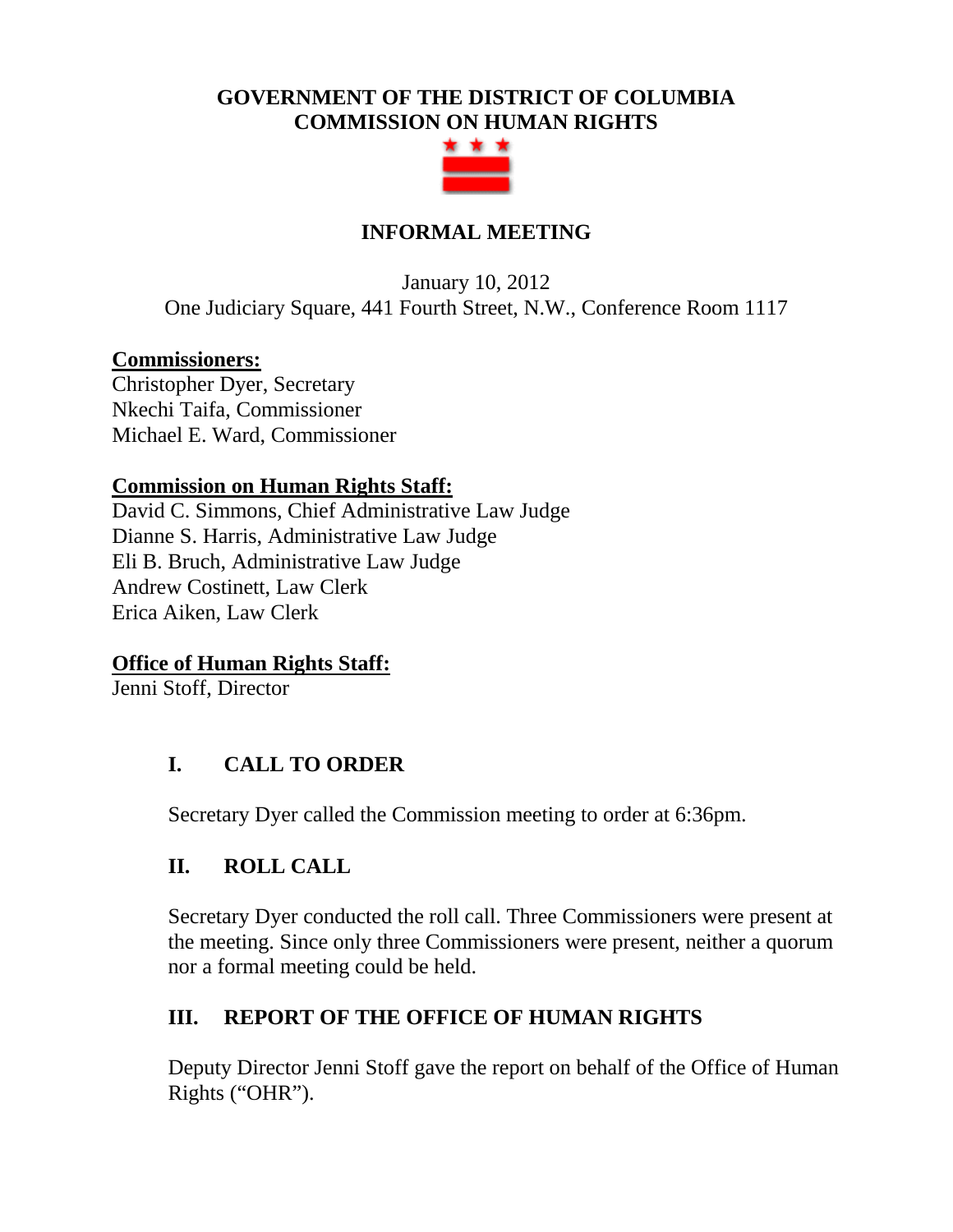The November and December 2011 statistics were passed out to the Commissioners. Thus far in FY2012, OHR gave 3 cases a probable cause finding and its total mediation/settlement benefits to date is \$520,000.

Deputy Director Stoff pointed out several of OHR's accomplishments for FY2011. They can be found in OHR's Annual Report.

# **IV. REPORT OF THE COMMISSION ON HUMAN RIGHTS**

Judge Simmons delivered the report of the Commission and presented an overview of its performance since the last Commission meeting.

The Commission currently has a docket of 13 Commission cases, 5 Office cases and 40 Criminal Background Check Act ("CBX") appeals (10 of these CBX cases are before the CBX Tribunal). 2 cases have been remanded back to OHR.

In FY2011, the Commission closed 4.5 Commission cases, 5 Office cases and 35 CBX cases. Our goals for this fiscal year were met across the board. Our FY2012 goals have been established and we are hopeful to reach them this year.

Judge Simmons announced that the Commission will have a new law clerk this spring semester, Ms. Erica Aiken. Ms. Aiken is a 2L at Georgetown Law and took the employment discrimination course taught by Judge Simmons. Sadly, Andrew Costinett is going to move on with the next stage of his career and leave the Commission. He will be greatly missed.

In terms of regulations, Commissioner Ward and Judge Simmons will meet in the near future to move Chapters 2, 3, and 4 forward.

There is an urgent need for full Commission membership as all three current Commissioners are in holdover status. In June, the Commission will cease to function if new Commissioners are not confirmed. The Commission sent a letter to the Mayor and the Director of the Office of Boards and Commissions explaining our membership concerns.

The Commission is trying to achieve greater visibility in the District and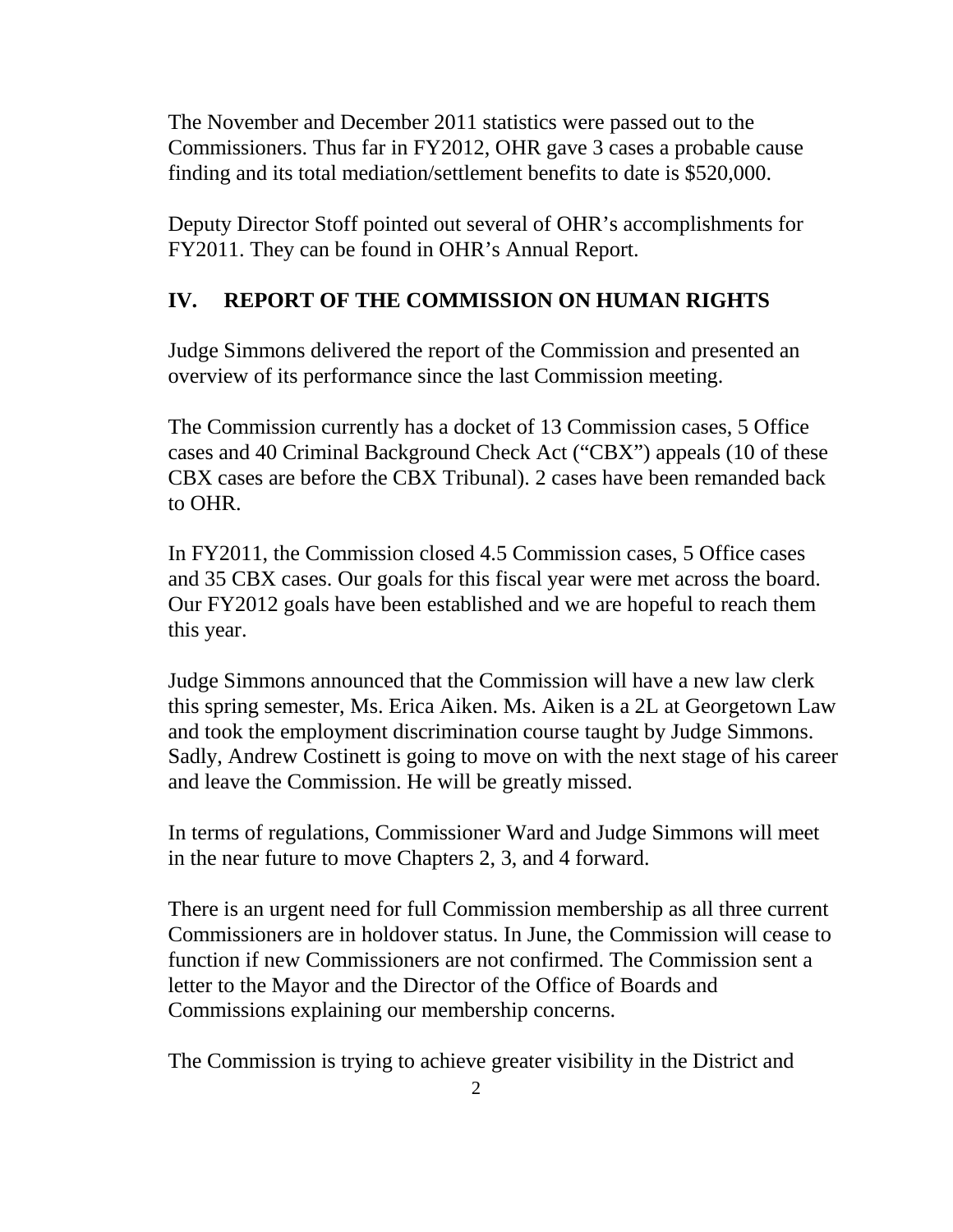Commissioners should start thinking about new initiatives.

# **V. OLD BUSINESS**

Report of the December 8<sup>th</sup> Event

Commissioner Taifa gave a report on behalf of the Planning Subcommittee and gave a recap on this year's International Human Rights  $Day/4<sup>th</sup>$  Annual Cornelius "Neil" R. Alexander, Jr. Humanitarian Award.

The event was a great success and approximately 200 people attended. The celebration was held on Thursday, December 8, 2011 from 5:00pm to 8:00pm at the Conference Center. The Inaugural Youth Human Rights Ambassador Awards were presented at the event. The Mayor, several departmental directors, and leaders of the civil right community were in attendance.

The 4<sup>th</sup> Neil Alexander Award was given to Georgetown Law Professor Peter Edelman who delivered a powerful and thought provoking speech.

The best overall creative piece, the song "We Need our Rights" written and presented by two students, each received an Apple Ipad. Other finalists were presented with Ipods and a Nintendo Wii.

Students who completed the human rights training were given certificates naming them Youth Human Rights Ambassadors.

On December 1, there was a wrap party for the students at Georgetown Law where the students exhibited their creative pieces.

Commissioner Taifa gave special recognition to Judge Simmons for his hard work on this new endeavor.

## **VI. NEW BUSINESS**

No New Business was discussed.

## **VII. ANNOUNCEMENTS**